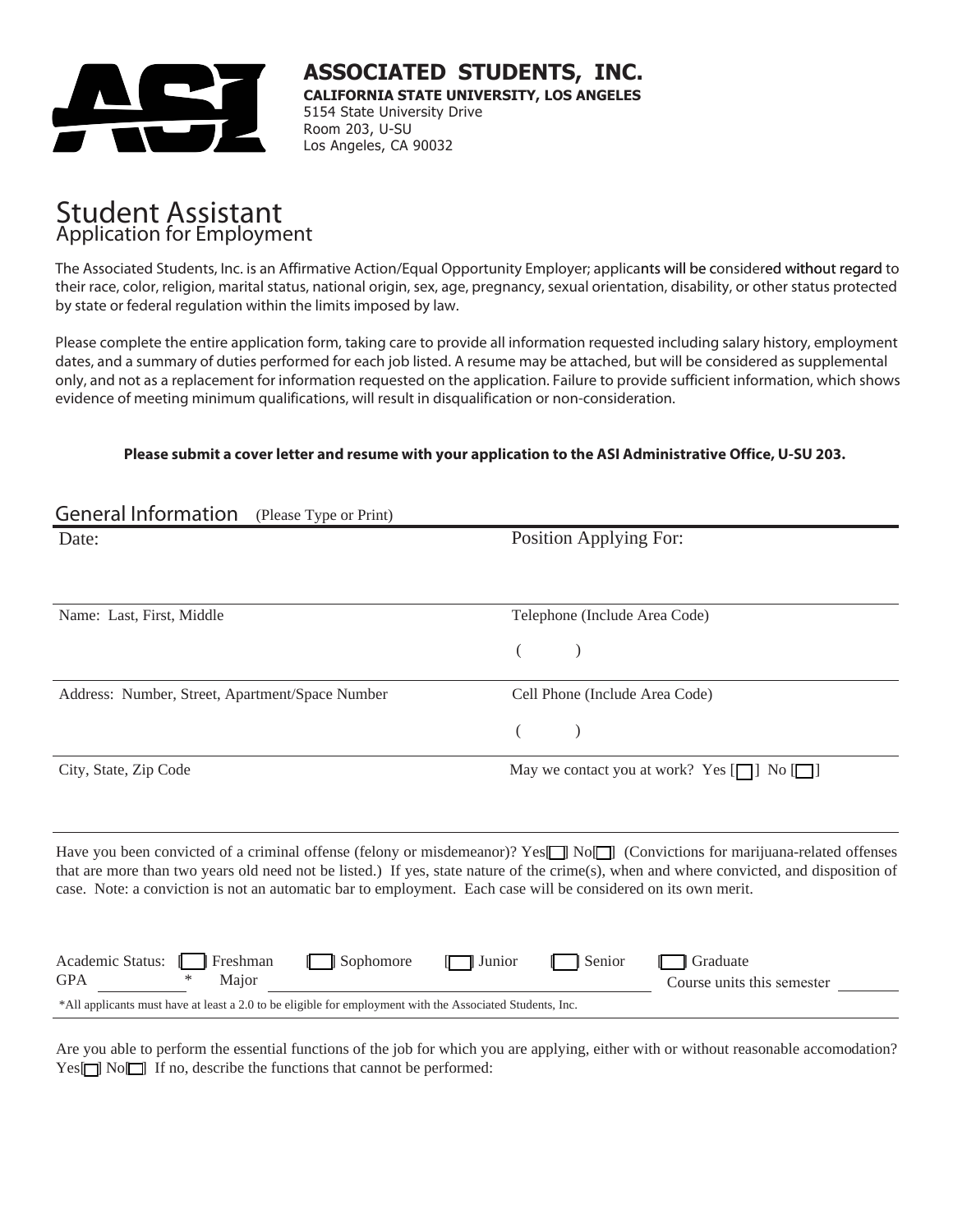### Employment

#### **Resumes may be included but this employment portion of the application must be filled in completely.**

List your entire work record. Begin with your present job and list in reverse order. Include self-employment in excess of one month as a separate period. List each promotion as a separate job. Please account for all work history. Attach additional sheets as necessary. Include military or volunteer experience.

#### **MAY WE CONTACT YOUR PRESENT EMPLOYER? Yes [ ] No [ ] Later [ ]**

| Dates of Employment<br>From:<br>Mo. Yr.<br>To:<br>Mo. Yr.<br>Hours per<br>Week | Name of Employer or Company<br>Address, City, State, Zip Code<br>Supervisor's Name and Job Title<br>Describe Your Duties:<br>Reason for Leaving: | Telephone Number<br>Your Job Title |
|--------------------------------------------------------------------------------|--------------------------------------------------------------------------------------------------------------------------------------------------|------------------------------------|
| Dates of Employment<br>From:<br>Mo. Yr.<br>To:<br>Mo. Yr.<br>Hours per<br>Week | Name of Employer or Company<br>Address, City, State, Zip Code<br>Supervisor's Name and Job Title<br>Describe Your Duties:<br>Reason for Leaving: | Telephone Number<br>Your Job Title |
| Dates of Employment<br>From:<br>Mo. Yr.<br>To:<br>Mo. Yr.<br>Hours per<br>Week | Name of Employer or Company<br>Address, City, State, Zip Code<br>Supervisor's Name and Job Title<br>Describe Your Duties:<br>Reason for Leaving: | Telephone Number<br>Your Job Title |
| Dates of Employment<br>From:<br>Mo. Yr.<br>To:<br>Mo. Yr.<br>Hours per<br>Week | Name of Employer or Company<br>Address, City, State, Zip Code<br>Supervisor's Name and Job Title<br>Describe Your Duties:<br>Reason for Leaving: | Telephone Number<br>Your Job Title |